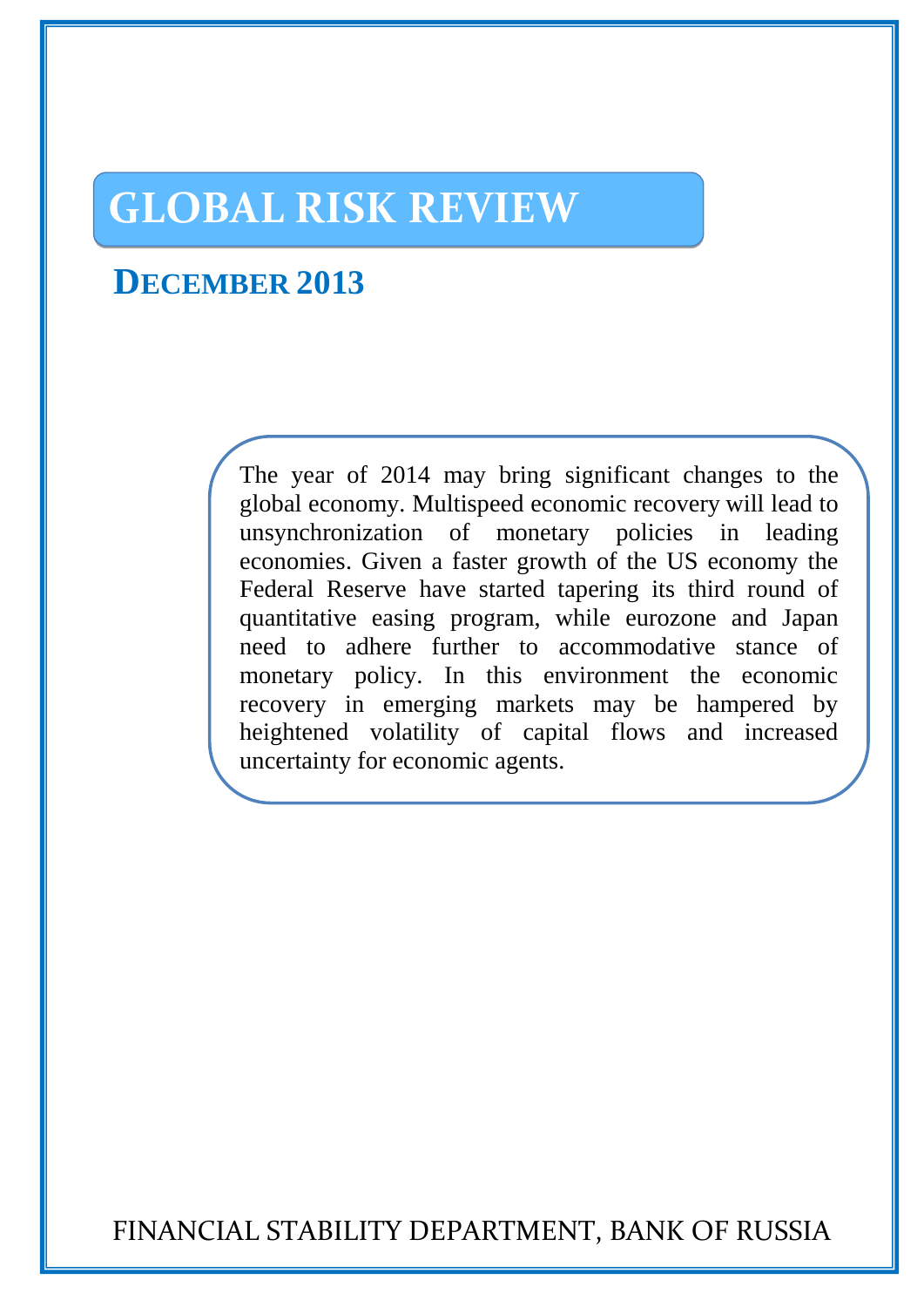Г

| 8 December            | The Greek Parliament passed the country's draft budget for 2014 despite its<br>disapproval by the 'troika' of international lenders, i.e. the European<br>Commission, the European Central Bank (ECB), and the International<br>Monetary Fund (IMF).                                                                                                                              |
|-----------------------|-----------------------------------------------------------------------------------------------------------------------------------------------------------------------------------------------------------------------------------------------------------------------------------------------------------------------------------------------------------------------------------|
| 10 December           | The US Federal Reserve (Fed) released the final version of the Volcker<br>Rule developed jointly with the four other control and supervisory<br>agencies, i.e. the Federal Deposit Insurance Corporation (FDIC), the<br>Commodity Futures Trading Commission (CFTC), the Office of the<br>Comptroller of the Currency (OCC), and the Securities and Exchange<br>Commission (SEC). |
| $17 - 18$<br>December | Following the meeting of the Federal Open Market Committee (FOMC)<br>the Fed decided to reduce the monthly volume of asset purchase program<br>from \$85 billion to \$75 billion starting from January 2014.                                                                                                                                                                      |
| 18 December           | The European Council, the European Union (EU) strategic body consisting<br>of the heads of state or government of the member states, approved the<br>single resolution scheme placing the bank into resolution (Single<br>Resolution Mechanism, SRM).                                                                                                                             |
| 20 December           | The rating agency Standard & Poor's downgraded the EU's long-term<br>credit rating from the highest level AAA to AA+ with outlook stable.                                                                                                                                                                                                                                         |
| 26 December           | US President Barack Obama signed the two-year Bipartisan Budget Act of<br>2013 passed by the US Congress earlier this month.                                                                                                                                                                                                                                                      |

Ĩ.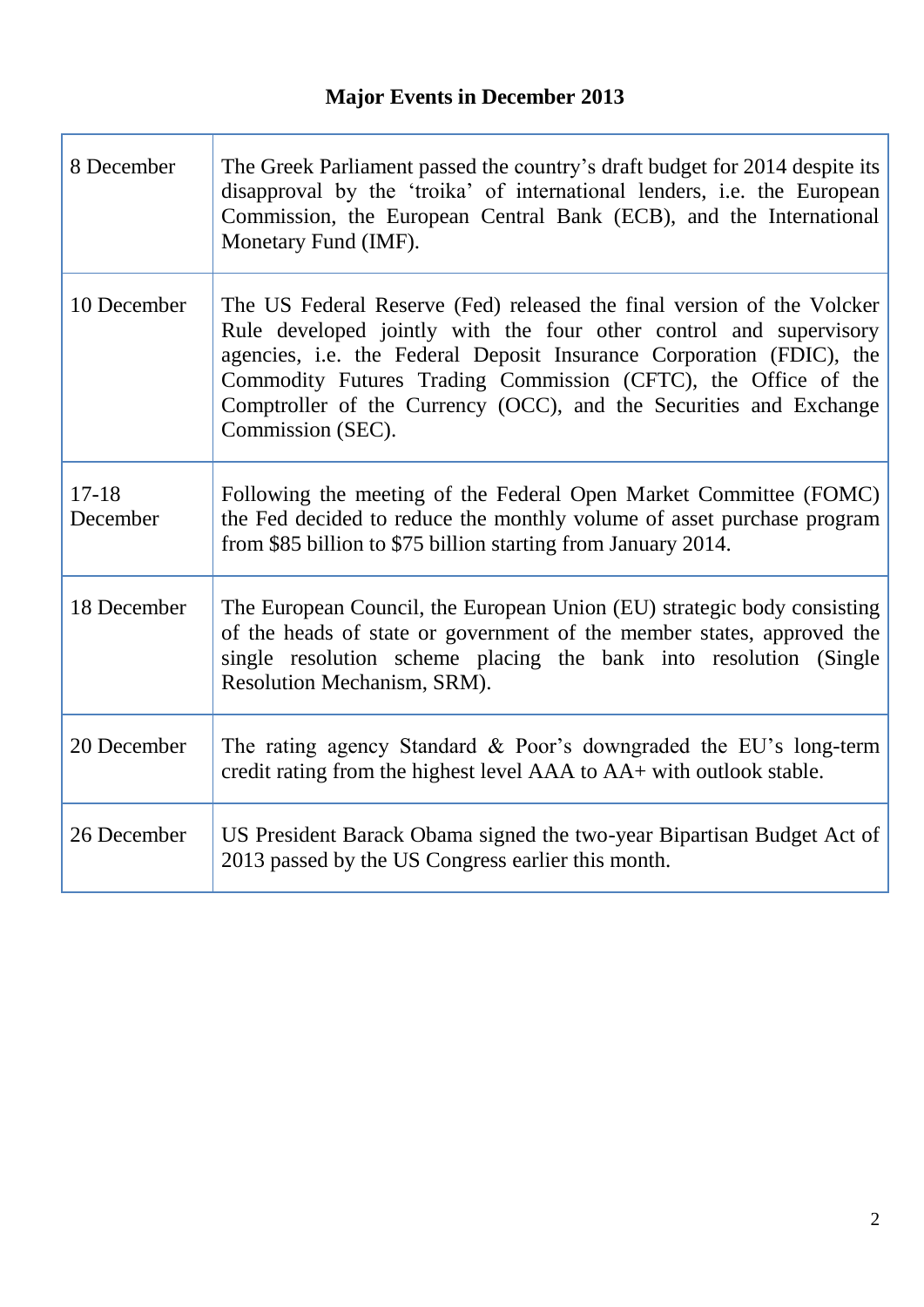

Reduction of long-term sovereign bond yields in eurozone problem countries reflects stabilization of the European debt market. Ireland was the first country to exit the EU-IMF Economic Adjustment Programme in December 2013. However, the levels of budget deficit and government debt in European countries remain elevated, while further fiscal consolidation is a more difficult problem. It is the first time that Greece openly opposes measures demanded by the 'troika'.





In December 2013, the dynamics of world stock indices were similar to those observed during the year. Advanced markets demonstrated considerable growth (primarily Japan and the USA), while emerging markets showed a decline caused by weaker growth expectations in China and market uncertainty associated with possible negative consequences of the US Fed's exit from the asset purchase programme.



In December 2013, the US Fed decided to exit its asset purchase programme. Reaction of money markets in other countries to the regulator's decision was moderate and did not provoke any serious growth in interest rates. China should be treated separately, since escalation of tensions in the Chinese money market is observed against the backdrop of domestic efforts to curb lending boom. In general, the global economy in 2014 may expect a gradual rise in long-term rates, while short-term rates will remain low.

 **Capital flow risks**



In the second half of 2013 we observed increased volatility of capital flows and exchange rates which had an adverse impact on many emerging markets. Given the US Fed's tighter policy, emerging economies may face even more serious challenges in 2014 taking into account the ongoing economic slowdown amid sufficiently high inflation.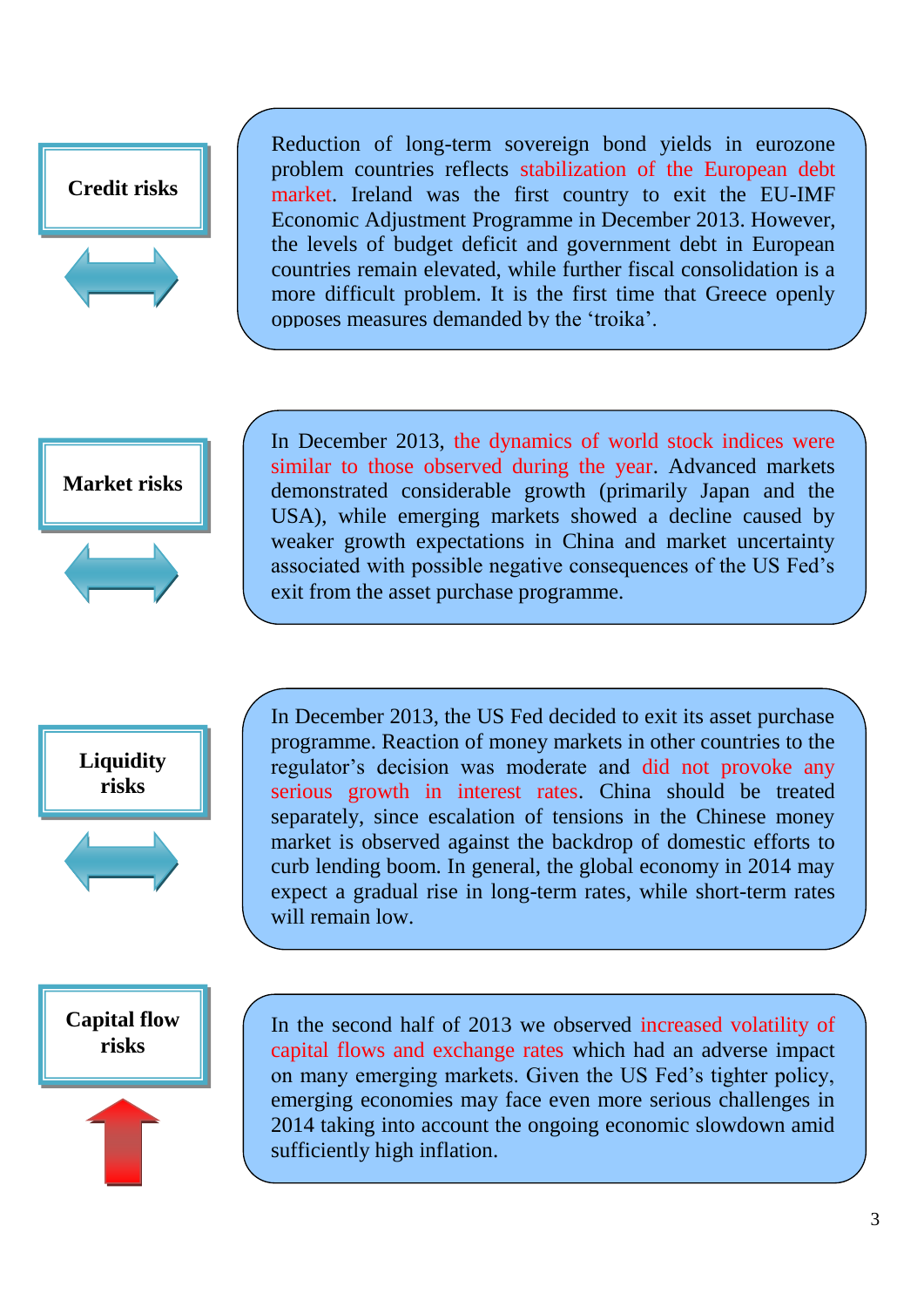# **Credit Risks**

#### **Higher Demand on Eurozone Debt Markets**

Debt markets in eurozone problem countries are gradually stabilising. In 2014, investors can be expected to invest more in European debt instruments to avoid possible losses on US Treasuries, which may fall in price for the second consecutive year as the US Federal Reserve scales down its quantitative easing programme (Chart 1). Investors are also very optimistic about European bonds, expecting that the ECB will continue its accommodative policy. At the same time, considering that US Treasuries are traditionally a safe investment instrument, the volume of foreign investments in this type of assets will most likely remain high (according to the US government data, foreign holdings of US Treasuries totalled \$5.65 trillion as of the end of October 2013).

#### **Fiscal Risks in Eurozone**

In 2013, lower sovereign borrowing costs helped eurozone problem countries save a fairly large sum of money on interest payments. Overall, considerable success was achieved in the fiscal sphere. Importantly, the first eurozone country (Ireland) officially exited the EU/IMF economic adjustment programme in December 2013. The markets also reacted very calmly to Greece's refusal to adopt more austerity measures demanded by the 'troika' of international lenders and the decision by S&P international rating agency to downgrade the EU's long-term credit rating. Nevertheless, sovereign risks in the euro area remain elevated. Many national regulators have been unable so far to lower the government debt and budget deficit to the required levels. Moreover, difficulties still persist in approving further budget consolidation measures (Table 1).

#### **European Regulators' Measures**

European regulators' measures in the sphere of banking supervision and regulation facilitate market confidence. The European Council, which is the EU's strategic body comprising the heads of state or government of the EU member states, approved the general approach to the Single Resolution Mechanism (SRM) in December 2013. The SRM key elements will be the Single Resolution Board (SRB) taking decisions on resolution schemes for failing financial institutions after notification by the ECB and the Single Resolution Fund (SRF) responsible for financing (Table 2). Many European parliamentarians and the ECB governors believe that the approval procedure is very complex and may complicate prompt decision-making in crisis. In the opinion of ECB head Mario Draghi, a decision on liquidation must be passed immediately, as soon as the ECB, which will become the





#### **Table 1. Eurozone Problem Countries and Budget Consolidation Measures**

**Greece**  Greece's budget adopted by the Greek parliament has not been approved by the 'troika' of international lenders. Greece wants to avoid some austerity measures needed to receive a new loan tranche (lifting a ban on mortgage foreclosures, shutting a loss-making state arms manufacturer, introducing a broad-based real estate tax and allowing mass dismissals of workers at private companies). **Portugal**

Portugal's Constitutional Court once again admitted budget cuts in social spending illegal (in December, the court rejected the government's decision to cut public pensions; earlier the government was not allowed to introduce a tax on unemployment benefits and make temporary cuts in civil-service employees' wages and pensions). At the same time, the funds Portugal received under the bailout programme from the 'troika' are expected to be used up entirely in June 2014.

#### **Table 2. SRM Operation Scheme**

The SRM will cover 17 euro area member states and those non-eurozone countries that decide to join.

**Decision-making** Upon notification by the ECB that a particular bank is experiencing financial difficulties, the SRB will start working out resolution schemes (the Board will determine the application of resolution tools and the use of the SRF). If the European Commission objects to the SRBproposed scheme, it will submit a proposal to the European Council, which must react within 24 hours. Otherwise, the decisions by the SRB will come into force. **Financing**  The SRM will be financed through the SRF. The SRF will be financed by bank levies raised at national level (during the initial phase, financing from the European

Stabilisation Mechanism (ESM) will be possible). The Fund will equal 1% of covered deposits in the participating member states (around 55 billion euros). The SRF will start functioning as a single fund either after reaching this level or over the 10-year period. **Further Steps** The countries have committed to approve the relevant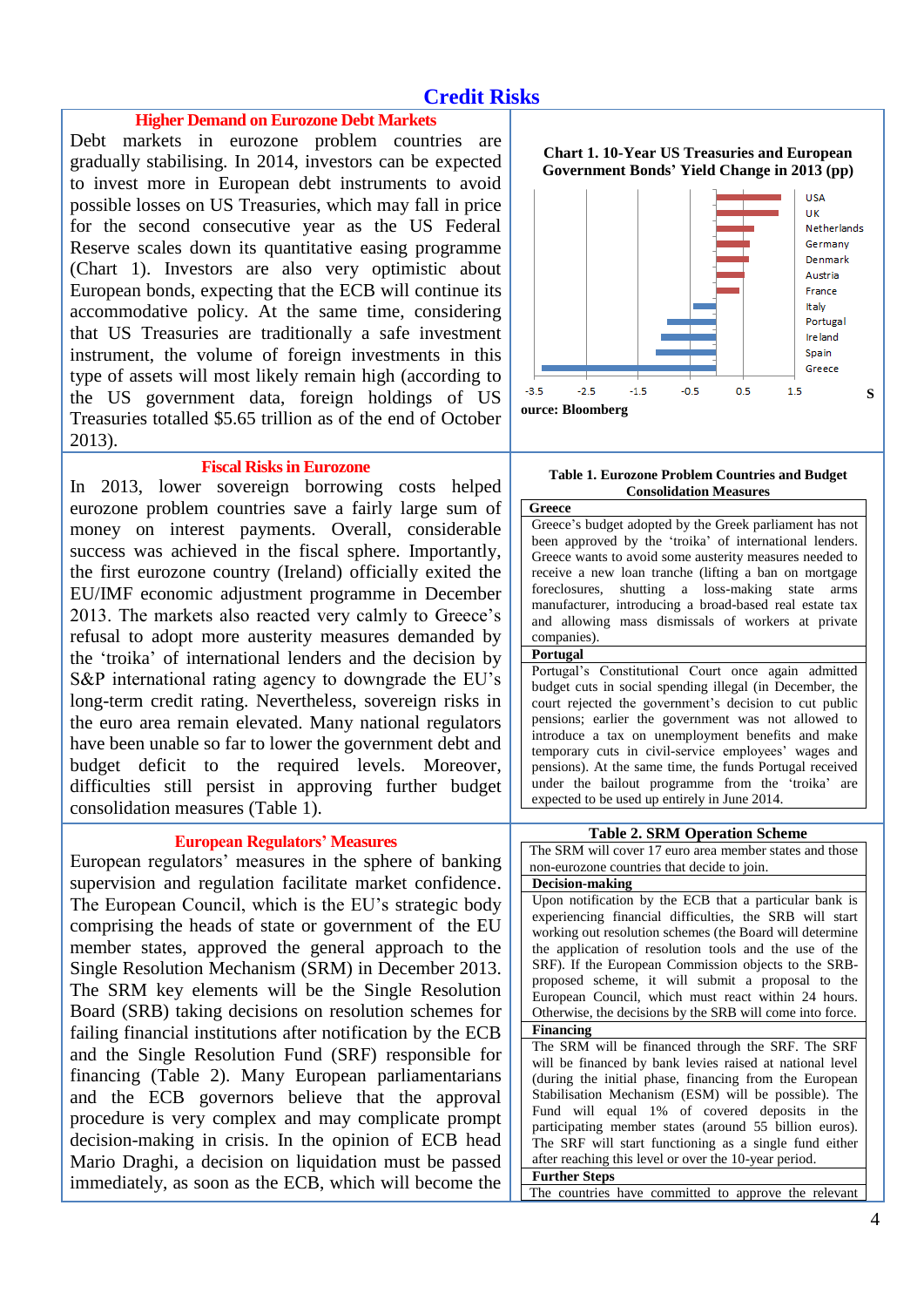single banking supervisory authority by late 2014, reveals that a bank is no longer able to perform financial operations. At later stages of the SRM scheme approval, the existing disagreements should be resolved. Finally, the introduction of uniform banking supervision principles in Europe should have a positive effect on market confidence.

#### **Weaker Political Risks in the US Fiscal Sphere**

In December 2013, Republicans and Democrats managed to reach a two-year compromise budget deal in the US Congress. The Budget  $Act<sup>1</sup>$  authorises an increase in US government overall discretionary spending in fiscal year 2014, which began in October 2013, by \$62-63 billion to \$1.01 trillion (the increase is evenly divided between defence and non-defence expenditures). The deal is a compromise between the budget level of \$1.058 trillion demanded by Democrats in Senate and the budget level of \$967 billion supported by Republicans in House of Representatives. Despite higher expenditures, the US budget deficit is expected to narrow. The deal envisages that the spending increase will be offset by higher revenues from alternative fiscal measures (non-tax revenues). According to the US Office of Management and Budget (OMB) data, the budget deficit will reduce to under 2% of GDP over the next ten years (by 2023) (Chart 3), although estimates made by the US Congressional Budget Office (CBO) as of December 2013 show that the US budget deficit will drop to 2.1% of GDP already in 2015 under the baseline scenario, after which it will start to grow again (Chart 4). Thus, the bill approved by the US Congress partially restores expenditures sequestered in March 2013 and helps avoid another shutdown of the US federal government from 15 January 2014 when the October budget accords expire. However, some key issues, in particular, a plan for raising the government debt ceiling and social insurance programme cuts remained outside the scope of the deal. A temporary agreement between Democrats and Republicans may be disrupted in the course of debtceiling negotiations in early 2014, which will possibly prompt a revision of budget items. Republicans will try to impose their demands of deeper cuts in government spending and basic social security programmes as a condition for raising the nation's debt ceiling.

draft of regulatory measures at the intergovernmental level by 1 March 2014. European Parliament should conclude negotiations before May 2014 which imply the final adoption of SRM.

**Deadlines** 

The SRM will enter into force on 1 January 2015. **Source: European Council** 

**Chart 2. US Federal Budget Revenues, Expenditures and Balance**





**Chart 3. US Budget Deficit Outlook** 





 $\overline{a}$ 

The Bipartisan Budget Act of 2013.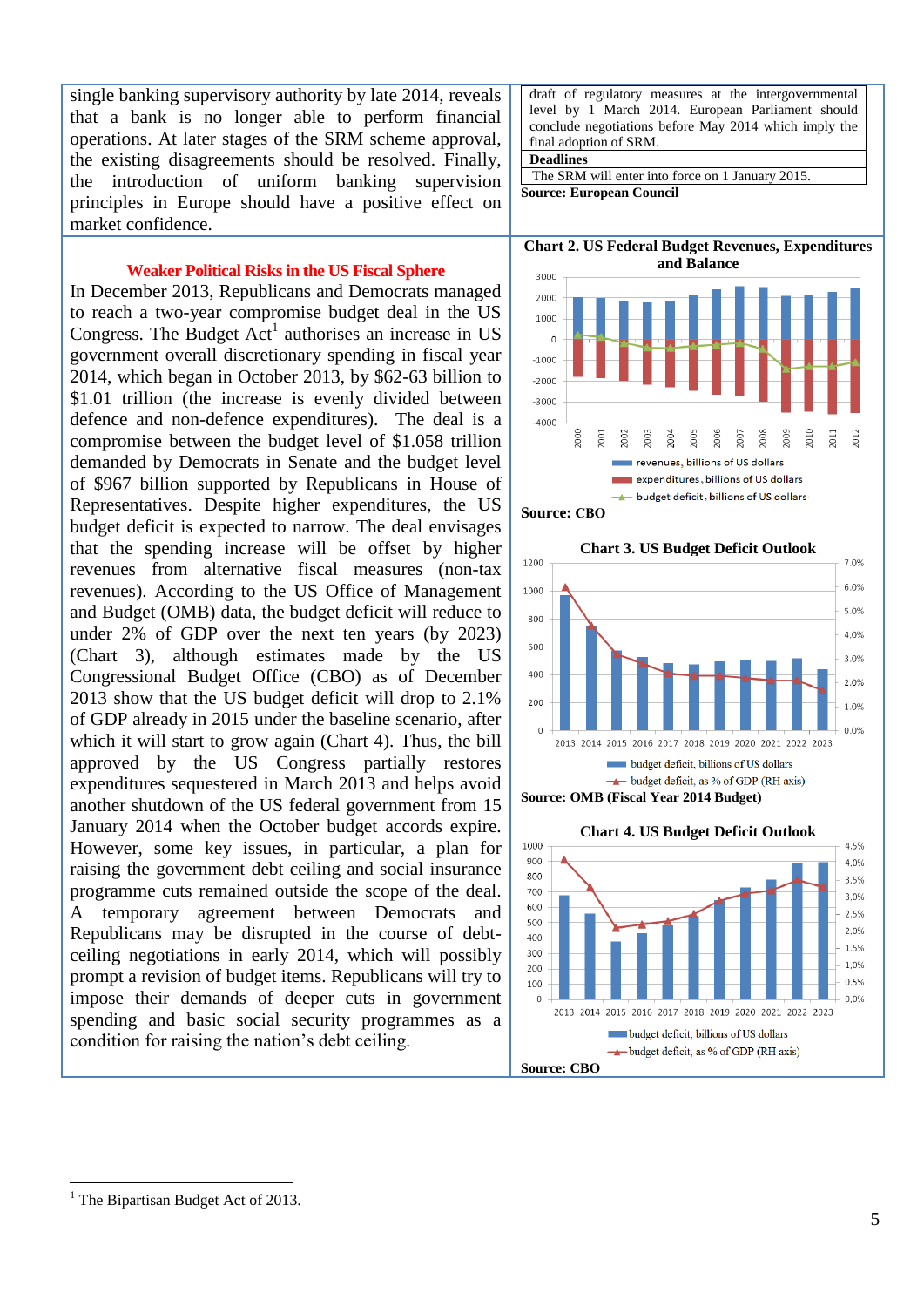#### **US Banking Sector Risks**

Economic recovery in the United States has positive impact on the US banking sector: the volumes of commercial loans have reached pre-crisis figures, while the net asset value of US households and non-profit organisations has exceeded the level registered before the crisis (Chart 5, Chart 6). In this situation, US regulators are actively advancing measures to raise banking sector resilience to possible risks in the future. These measures include further reforms in implementation of tighter capital adequacy and liquidity standards under Basel III and the approval of the Volcker Rule by five US control and supervisory agencies in December 2013 after prolonged period of discussions (starting from 2010). The Volcker Rule bans proprietary trading, when a bank uses its own funds for trades in financial markets, and limits banks' investments in hedge funds and private equity funds. The Volcker Rule will be fully in place from mid-2015. However, some small banks with the larger part of their revenues and capital depending on securities trading (including securities issued by trusts) may suffer big losses. Banks may start to dispute actively the Volcker Rule before it comes into force.



**Chart 6. Lending to US Households and Nonfinancial Organisations (%, p.a.)**

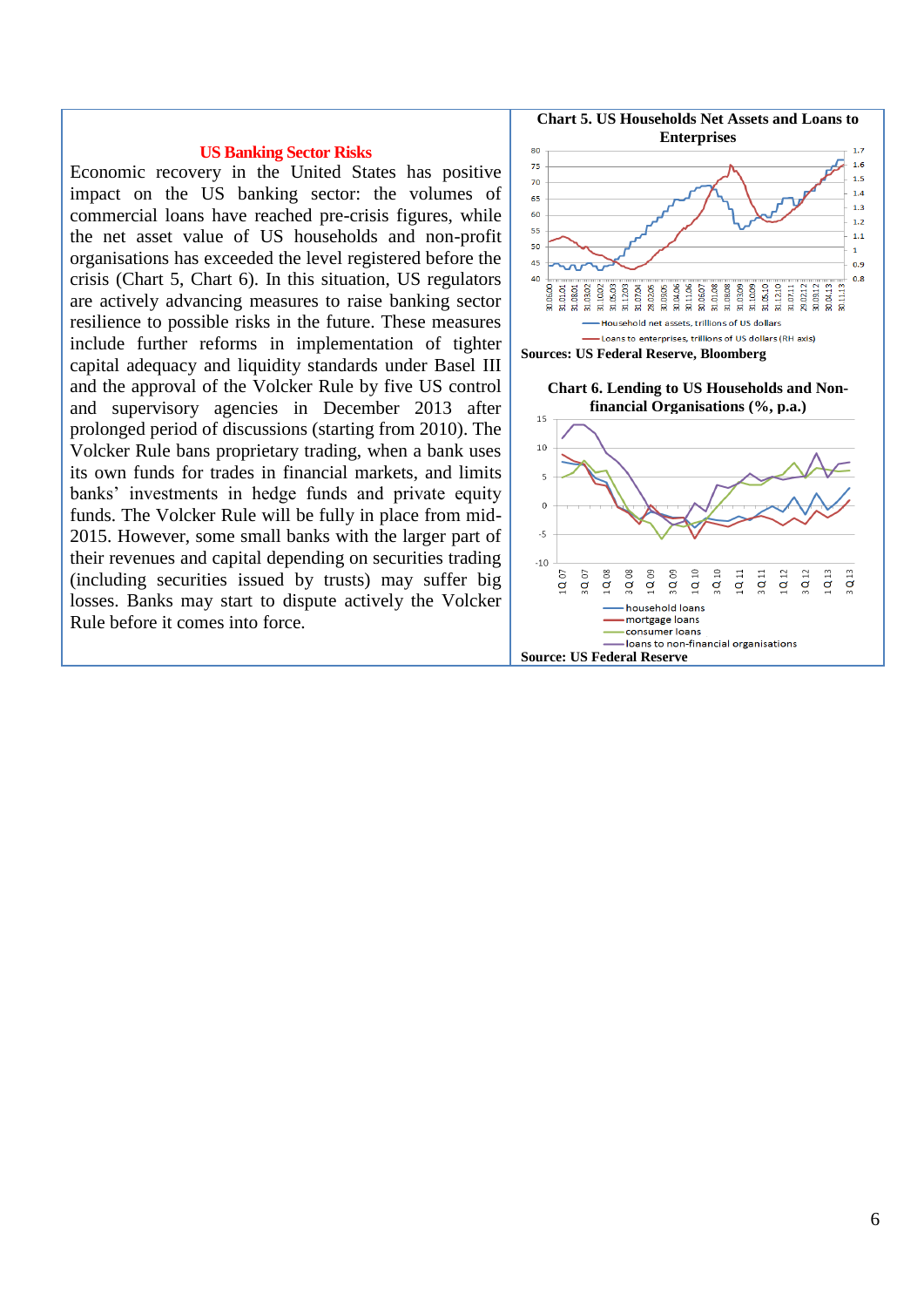### **Market Risks**

#### **Conjuncture on Stock Markets**

Share prices in advanced stock markets increased considerably by the end of 2013. The largest increase was demonstrated by the Japanese and US stock market indices: Nikkei 225 grew by 54%, while S&P 500 climbed by 25% in 2013. The rapid growth of Nikkei 225 was facilitated by the Bank of Japan's intense monetary stimulus programme. Meanwhile, S&P 500 stock index hit a new record high on the back of an economic upswing in the United States (the US Department of Commerce revised upward its estimate of third-quarter GDP growth to an annualised 4.1%) and budget agreement. Meanwhile market participants feel increasingly optimistic due to the IMF plans to improve its forecast of the US economic growth in January 2014. The European stock market composite index (Eurostoxx 600) also grew in 2013 (by 15%), though GDP growth in the euro area remains weak (the eurozone's GDP expanded by 0.1% in the third quarter of 2013 compared with the previous quarter and fell by 0.4% compared with the same quarter of the previous year). The euro area still remains fragmented: peripheral countries (Spain, Italy and Greece) are substantially behind the eurozone's core countries (Germany) by both financial and economic indicators.

Emerging market stock indices are demonstrating downward dynamics as economic growth continues to slow down largely due to the fall in investment and low production activity amid capital outflow (Chart 8). In 2013, the MSCI Emerging Markets stock index lost 5%, while China's Shanghai Composite shed 7%, ending the year in negative territory for the third time in the past four years. Estimates of China's State Council also show that the country's GDP will slow to 7.6% in 2013 from 7.8% in 2012 (Chart 9). Apart from economic slowdown in China, investors are also concerned over the rapid growth in lending provided by China's shadow banking system. In this respect, it is very important how largescale economic reforms aimed at stimulating domestic demand will proceed in China. These reforms are designed to boost long-term economic growth but may slow it in the short-term. Considering significant structural problems in emerging markets, advanced countries may be expected to drive economic growth in 2014.



**Source: Bloomberg**

**Chart 8. Annual GDP Growth Rates in Emerging Market Countries, 2007and 2012**



**Source: Reuters Eikon**

**Chart 9. China's Annual GDP Growth and Manufacturing PMI** 

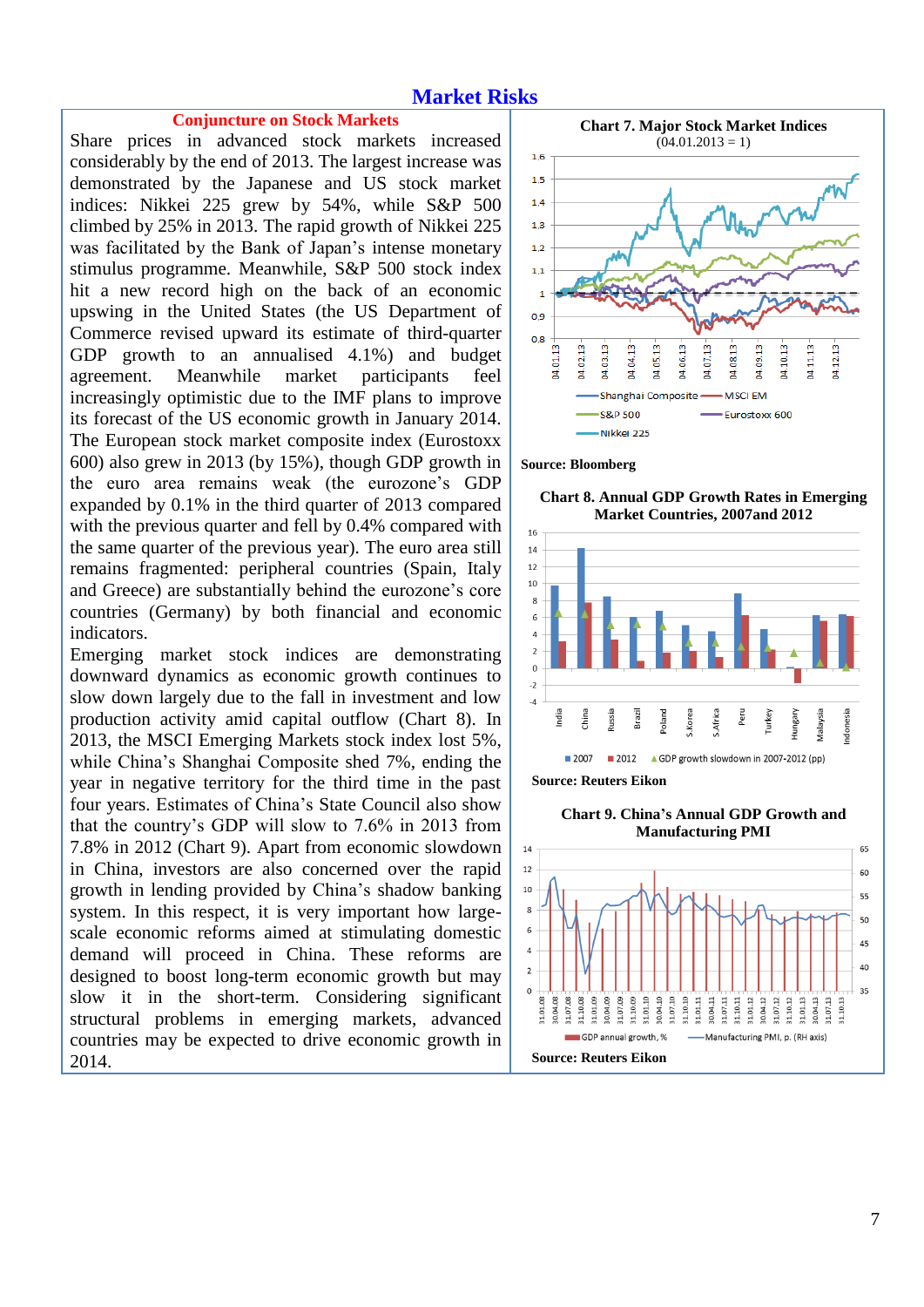## **Liquidity Risks**

#### **QE Tapering by the US Federal Reserve**

The US Federal Reserve's highly accommodative monetary policy in recent years, including the three rounds of quantitative easing (QE), increased its balance sheet to \$4 trillion (Chart 10), which started to prompt fears of the emergence of asset market bubbles. At present, the US economy is gradually recovering and the labour market is improving (the unemployment rate fell to 7%). At the same time, the positive effect of asset purchases is becoming less expressed because the US Fed decided quite reasonably at a meeting of the Federal Open Market Committee (FOMC) on 17-18 December 2013 to start scaling down its QE programme. From the beginning of 2014, monthly asset purchases are reduced to \$75 billion from \$85 billion (Treasury bond purchases are lowered to \$40 billion and mortgage-backed securities purchases to \$35 billion). The regulator's press release notes that despite the decision to reduce bond purchase volumes, the Fed's still sizeable purchases of longer-term bonds will continue to put downward pressure on longer-term interest rates and will support the mortgage bond market. Moreover, it is emphasised that the Fed's monetary policy will remain highly accommodative, even when the bond purchase programme ends (by late 2014, as expected). The Fed extended its forward guidance criteria indicating that the federal funds rate would stay in the range of 0-0.25% as long as the unemployment rate remained above 6.5% and inflation for one-two years ahead was projected to be no more than 0.5 percentage points above the Fed's 2% longer-run goal. The regulator emphasises that these indicators are guidelines rather than threshold triggers for automatic rate hikes. The FOMC will take into account a broader range of labour market, inflation and financial sector indicators in its decisions on rate increases. The current target range for the federal funds rate may remain unchanged even when the unemployment rate falls below 6.5%, especially if projected inflation continues to run below the Fed's 2% longer-term objective. In his statement after the FOMC meeting, outgoing Fed Chairman Ben Bernanke noted that the unemployment rate would reach the target level of 6.5% already by late 2014 and fall below 6% in 2015, a year earlier of the previous plan. The Fed governors expect the first increase in interest rates only in 2015 and by late 2016 the rates will probably come close to 2% (Chart 11).



**Source: Bloomberg**



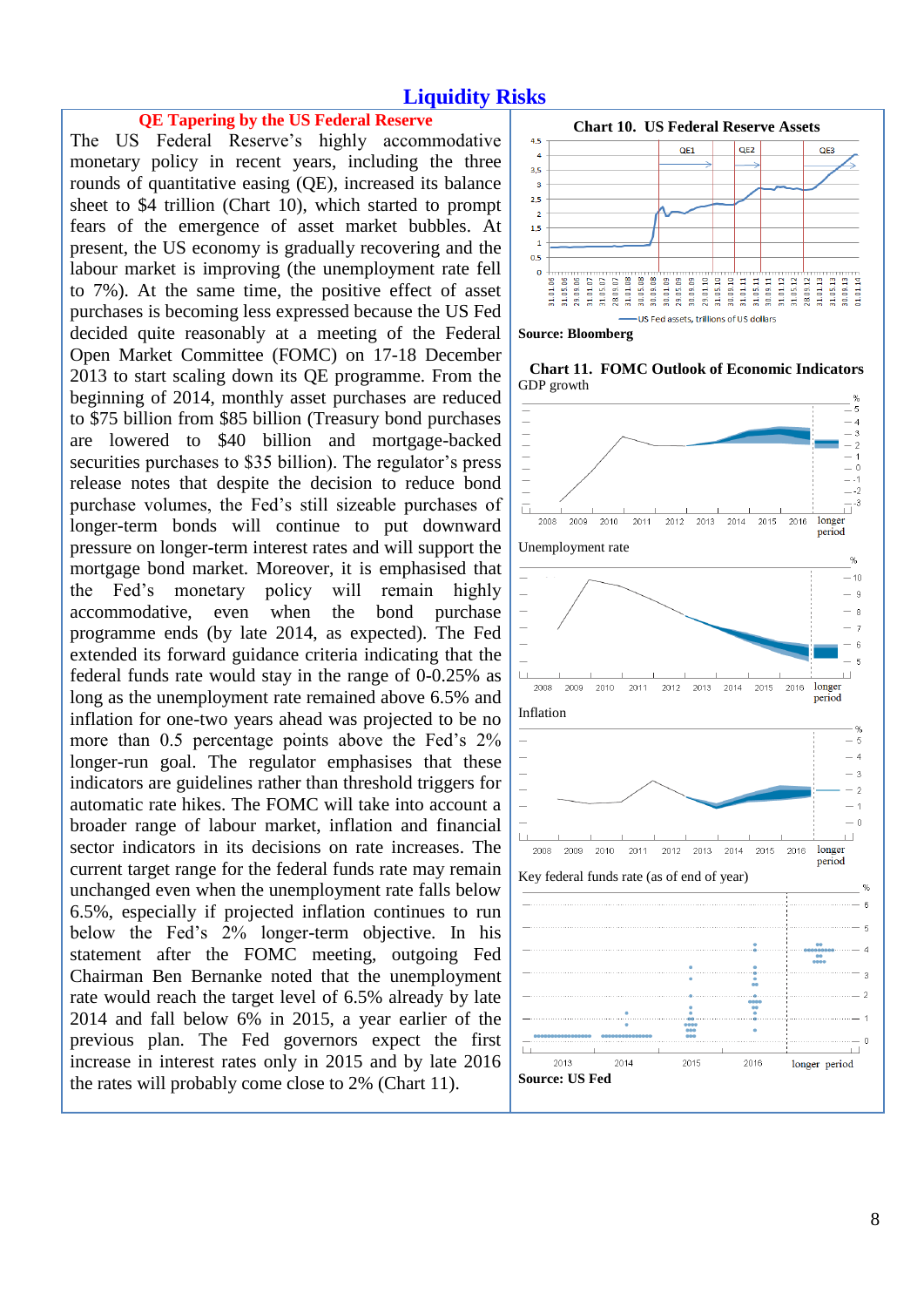#### **Interest Rate Risks in Advanced Countries**

Although the US Fed eased its forward guidance criteria, it is evident that normalization of interest rate levels in advanced countries becomes a closer perspective. At the same time, in the coming years in conditions of multispeed economic recovery policy tightening will be unsynchronised. The euro area is still a long way off from returning to the sustainable growth path. Higher interest rates as a result of monetary policy tightening in the US will increase debt service costs for both the private and public sectors, having most negative impact on the eurozone countries. Considering that these countries have already reduced government expenditures and further budget cuts are undesirable for political reasons, the reduction of borrowing costs may require additional stimulus measures, to bring inflation to normal levels as well. Moreover, stimulus measures may be required if tension returns to the interbank lending market (Chart 12). Japan is also exposed to interest rate risks especially considering a large volume of sovereign borrowings. In recent years the Japanese government has extended average maturity of government bonds to reduce refinancing risks (Chart 13). However, the amount of government securities emissions will remain at high level, as Japan implements stimulating measures to support national economy and achieve inflation target. In December 2013, Japan adopted new economic measures aimed at stimulating infrastructural projects and providing social support to the population to compensate for the expected negative effect of the consumption tax increase from 5% to 8% in April 2014.

#### **Rising Tension in China's Money Market**

In December 2013, China's key money market rate climbed to a six-month high (Chart 14). Such tensions take place on the market due to reforms implemented by the People's Bank of China (PBOC) in the banking sector in the past six months (domestic rate liberalisation, limiting off-balance sheet lending, introducing a ban on Bitcoin operations). In recent years, Chinese banks have masked lending to businesses as interbank loans to evade tighter lending limits, which caused a dynamic growth of interbank loans. In such conditions, the PBOC's measures will possibly result in higher borrowing costs in the money market in 2014.



#### **Source: Bloomberg**



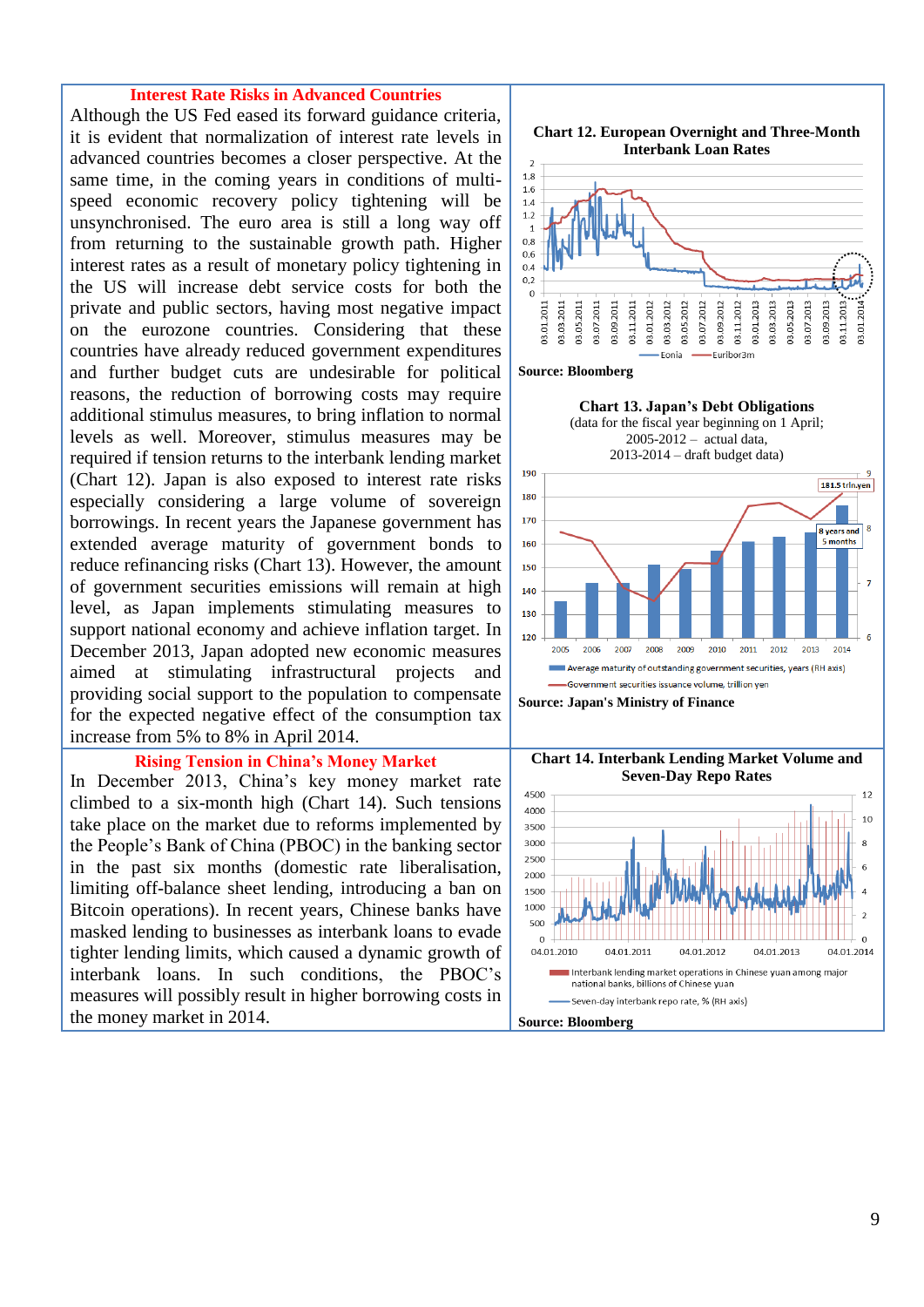# **Capital Flow Risks**

**Higher Risks of Capital Outflow from Emerging Markets**  Constant switches between risk-off and risk-on sentiments among investors after the 2008 crisis, and also unconventional monetary policies implemented by the leading central banks have caused high capital flow and exchange rate volatility. As a result, emerging markets faced significant challenges for their monetary policies. Now that the US Fed has started to scale down its asset purchase programme, these challenges may become increasingly complex and contradictory, considering that economic growth is slowing amid fairly high inflation. Capital outflow started to intensify already in the summer of 2013 when the Fed first mentioned the possibility of monetary policy tightening. As a result, the cumulative indicator of investment in emerging market equity and bond funds turned negative in 2013 (Chart 15). Net capital outflow from the securities funds totalled \$11.6 billion in December 2013, including \$4.5 billion of capital outflow from Asian countries, \$2.5 billion from Latin America and \$4.6 billion from Eastern Europe (Chart 16). Capital outflow was accompanied by a significant devaluation of national currencies. While currency depreciation in emerging markets may bring about some short-term positive effect, improving exporters' competitiveness in external markets (Chart 17), structural reforms will be required in the longer run to strengthen the economies and enhance resilience to external risks.

Significant risks may arise due to the end of the so-called commodity price super-cycle, when demand exceeds supply, especially for countries with a large share of commodity exports. Innovation-driven development, the use of new technologies and over-production in some heavy industries (especially in China), resulting in larger supply in markets, are expected to bring commodity prices down, which may become a very serious challenge for certain countries, including Russia.



**Chart 16. Investments in Emerging Market Equity and Bond Funds in December 2013** 



**Source: EPFR**